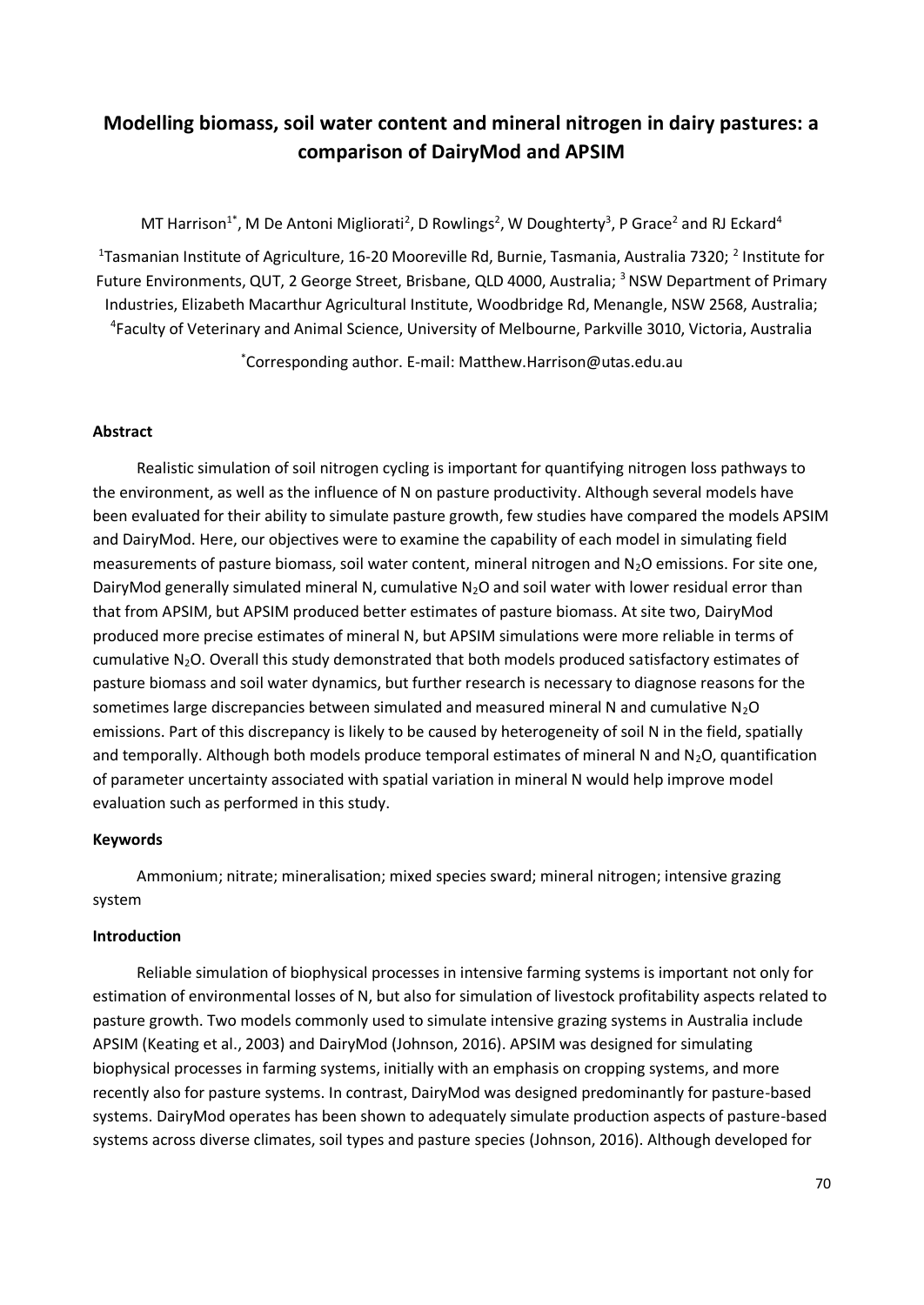different purposes, both models allow simulation of pasture growth as influenced by dynamics of soil water and nitrogen. APSIM has been validated at several pasture-based sites, but most past studies have been performed in the context of cropping systems; there are few studies of the performance of APSIM in simulating pasture growth in concert with mineral nitrogen, greenhouse gas emissions, and soil water content.

### **Materials and Method**

Each model was calibrated using measurements collected from two field campaigns. Defoliation at both sites was conducted by mechanical cutting. The Camden site was located approximately 50 km SW of Sydney (-34.12S, 150.71E). The pasture at Camden was dominated by annual ryegrass (*Lolium rigidum*) and kikuyu (*Pennisetum clandestinum*). Fertiliser was applied at 46 kg N/ha immediately after every harvest in spring and autumn and every other harvest in summer and winter. Irrigation was applied through a combination of visual inspection of the pasture and soil moisture status. Soil mineral N was measured on a single core in each of three replicated plots. The Noorat site was located at the Glenormiston College Campus (38°10'S; 142°58'E) in Victoria; pastures at this site were dominated by perennial ryegrass. Urea was applied at a rate of 50 kg N/ha after every second defoliation until the end of the growing season each year. In 2012-13, after the low rainfall summer, the site suffered a severe decline in ryegrass density. As a result, oversowing was undertaken to improve ryegrass density of the pasture. At each harvest and seven days after nitrogen fertiliser application, samples of topsoil (0-0.1 m) were collected for NO<sub>3</sub> and NH<sub>4</sub> analyses. Four to six soil cores were collected from the four replicated plots of each treatment. Further details of this experiment are provided in Kelly (2013). APSIM classic v7.10 (Keating et al., 2003) and DairyMod v5.7.6 (Johnson, 2016) were parameterised with data from the two sites. Parameterisation was conducted for cumulative  $N_2O$  rather than for daily  $N_2O$  fluxes due to the variability of nitrous oxide measurements taken in the field (e.g. Fig. 1d). Several formulae were used for model evaluation following Tedeschi (2006); each metric was used to assess different qualities in the relationship between modelled and measured data. Mean bias (MB) was computed as the normalised difference between the observed and modelled mean; ideal MB values are zero. Root mean square error (RMSE) is the square root of the squared modelled values less the squared observations, divided by the number of observed values. Ideal RMSE values are zero. Mean prediction error (MPE) was calculated as the RMSE divided by the mean of the observed values. MPE values either < 0.10, 0.10-0.20 or >0.20 indicate good, moderate and poor simulation adequacy, respectively. The variance ratio (VR) was defined as the ratio of the variance of the observed data to that of the modelled data. The VR assumes ideal values when equal to unity; values greater than unity indicate that there is more variation in the actual data compared with the simulated data.

#### **Results and Discussion**

Evaluation metrics for the simulations conducted for the Camden and Noorat sites are shown in Tables 1 and 2, respectively.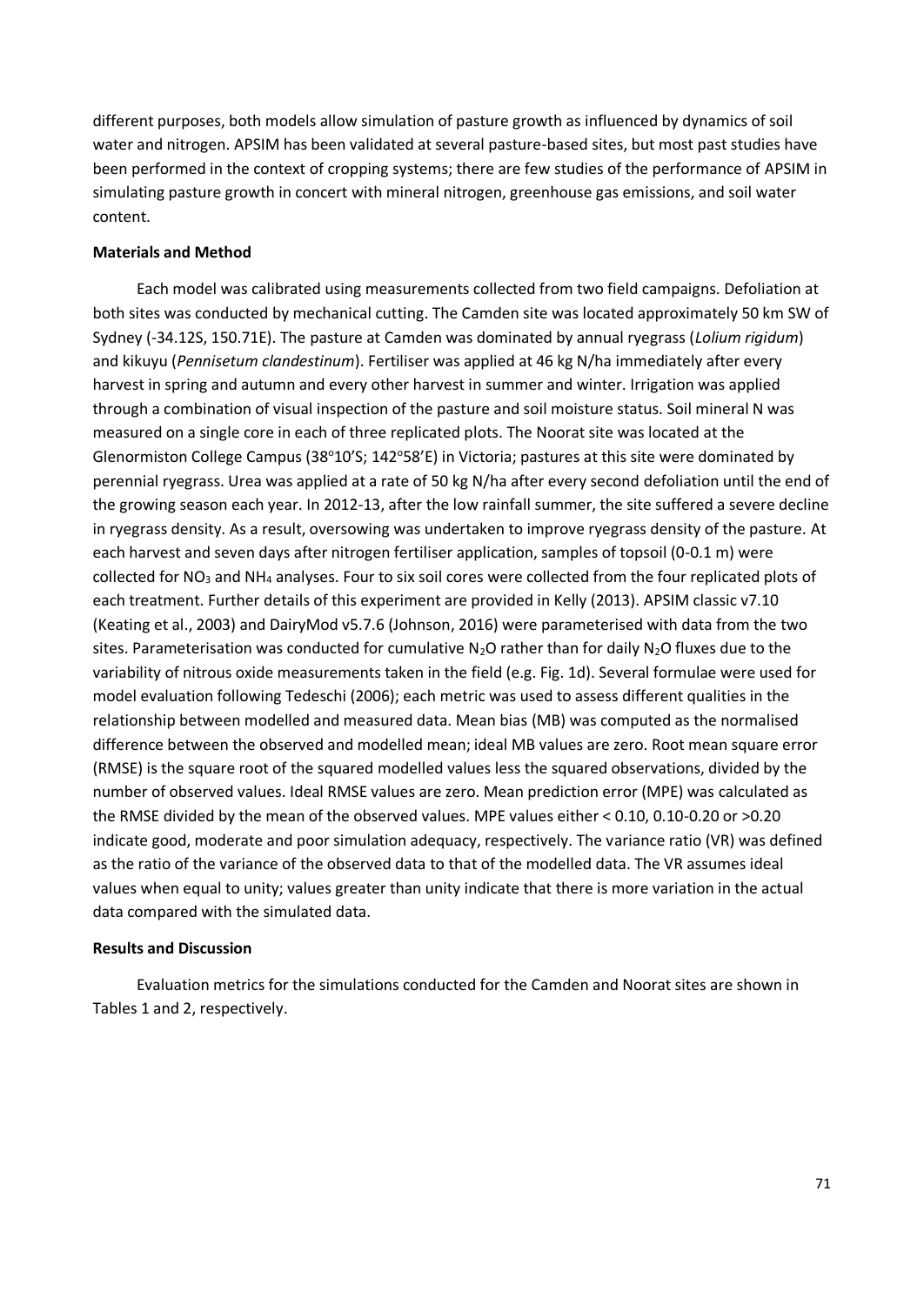Table 1. Assessment of DairyMod and APSIM simulations of biomass, soil NO<sub>3</sub> and NH<sub>4</sub>, cumulative N<sub>2</sub>O and soil water content in the surface layer (SWL<sub>1</sub>) at Camden. Evaluation metrics compared data on a daily time-step.

| Model/variable           | <b>RMSE</b> | $R^2$ | <b>MB</b> | <b>MPE</b> | <b>VR</b> |
|--------------------------|-------------|-------|-----------|------------|-----------|
| DairyMod/biomass         | 1234        | 0.05  | $-70$     | 0.61       | 0.51      |
| DairyMod/NO <sub>3</sub> | 26          | 0.11  | 11        | 0.79       | 2.02      |
| DairyMod/NH <sub>4</sub> | 11          | 0.01  | 7         | 0.84       | 0.54      |
| DairyMod/ $N_2O$         | 540         | 0.94  | $-187$    | 0.25       | 0.70      |
| DairyMod/SWL1            | 0.08        | 0.08  | $-0.01$   | 0.21       | 0.90      |
| APSIM/biomass            | 516         | 0.13  | $-171$    | 0.26       | 1.98      |
| APSIM/NO <sub>3</sub>    | 41          | 0.07  | 31        | 1.22       | 5.97      |
| APSIM/NH <sub>4</sub>    | 14          | 0.03  | 13        | 1.04       | 22.60     |
| APSIM/N <sub>2</sub> O   | 719         | 0.80  | 401       | 0.33       | 0.77      |
| APSIM/SWL1               | 0.10        | 0.10  | $-0.03$   | 0.27       | 0.66      |

Simulated biomass from APSIM at Camden was generally better than that from DairyMod, with RMSE values for individual harvests of 516 and 1234 kg DM/ha, respectively, though  $R^2$  values for both models were poor. This was caused by the transition between the annual ryegrass and kikuyu in autumn and late spring. For example, both models overestimated pasture biomass in late June of 2013 (Fig. 1), indicating that either both models are poorly designed with respect to simulation of mixed swards, both models were poorly parameterised, or that other factors limited pasture growth during this period, such as soil borne diseases, spatial nutrient variability etc. Changes in biomass from harvest to harvest from DairyMod tended to be more variable than that from APSIM; DairyMod overestimated ryegrass and kikuyu production at the start and end of the simulation at Camden (Fig. 1A). Simulated soil NO<sub>3</sub> and NH<sub>4</sub> by both models at each site was generally poor, particularly at Camden (Fig. 1). Simulated NO<sub>3</sub> from DairyMod was generally better than that from APSIM for both sites, as the daily  $NO<sub>3</sub>$  flux from the former model tended to be lower than that from APSIM (Fig. 1E). Simulated NH<sup>4</sup> from both models exhibited much greater variability than that in measured data (Fig. 1F). Although both models had NH4-sensitive parameters (e.g. max denitrification/nitrification rate, NH<sup>4</sup> concentration for half maximum denitrification/nitrification rate in DairyMod), modification of such parameters typically only altered the magnitude of the NH<sub>4</sub> peak, rather than the rate of change of NH<sub>4</sub> in the soil solution (e.g. Fig. 1F). Consequently, the model assessment metrics in Tables 1 and 2 suggest that DairyMod was more reliable than APSIM in simulating trends in both  $NO<sub>3</sub>$  and  $NH<sub>4</sub>$ , though this outcome was primarily caused by the lower temporal variability of mineral N from DairyMod cf. mineral N simulated by APSIM.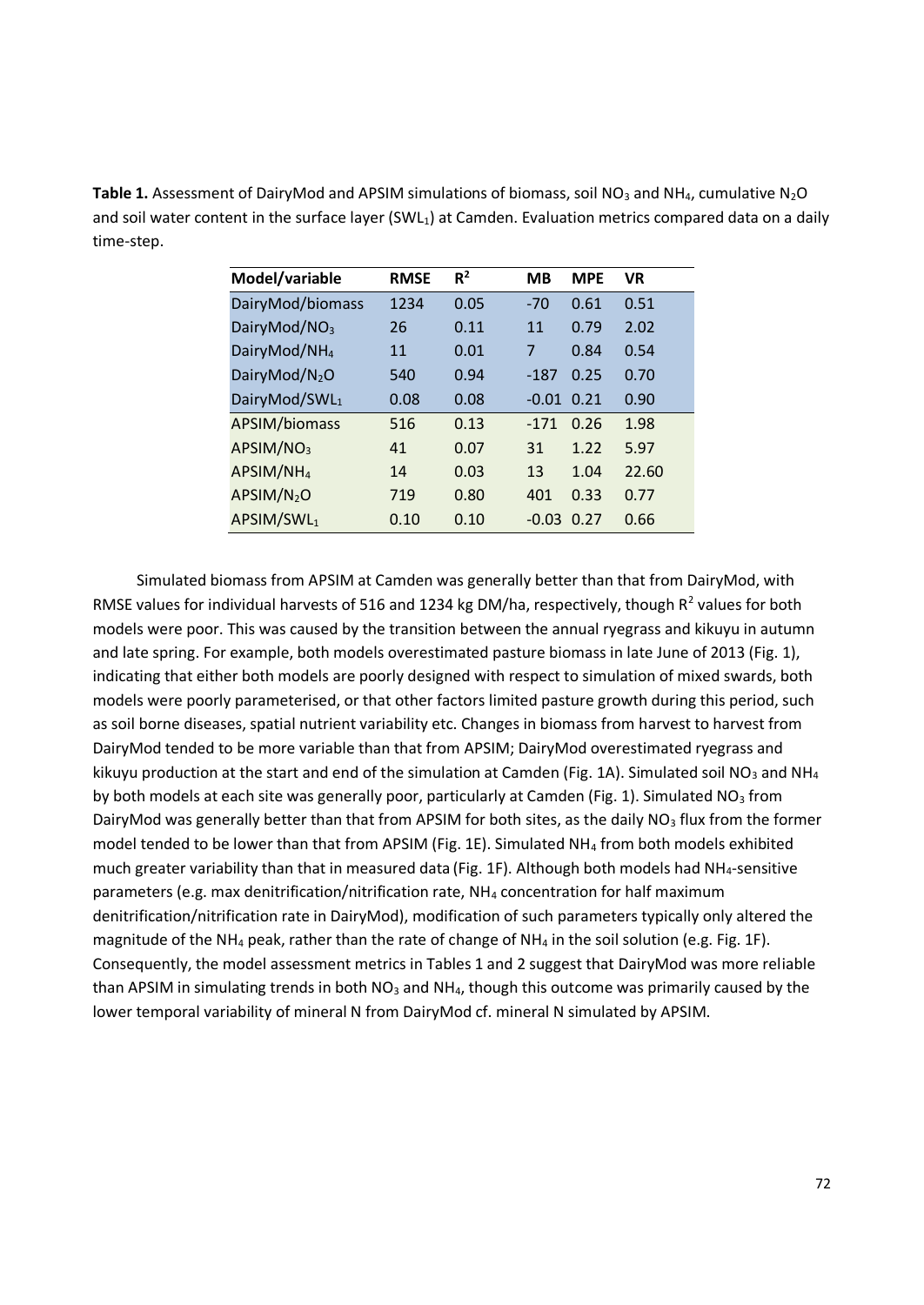

**Fig. 1.** Simulated and measured (A) pasture biomass, (B) weekly average soil water content, (C) cumulative weekly N<sub>2</sub>O flux rate, (D) cumulative daily N<sub>2</sub>O emissions, (E) soil NO<sub>3</sub> and (F) soil NH<sub>4</sub> from 14 October 2012 to 13 May 2014 at Camden, NSW, Australia.

Simulated cumulative N<sub>2</sub>O from DairyMod was more accurate than that from APSIM at Camden (Table 1 and Fig. 1D), though the converse was true at Noorat. Differences in  $N_2O$  emissions between models was a partially caused by differences in denitrification and consequently  $N_2O/N_2$  ratios. In both models,  $N_2O/N_2$ ratios are calculated as a function of water-filled pore space (WFPS; the volumetric water content relative to saturation), and peaks of  $N_2O$  are sensitive to the WFPS value at which denitrification begins (between drained upper limit and saturation), as well as  $NO<sub>3</sub>$  concentration. Parameters specifying heterotrophic  $CO<sub>2</sub>$  respiration and gas diffusivity in the soil also affect the N<sub>2</sub>O/N<sub>2</sub> ratio in APSIM. For Camden, the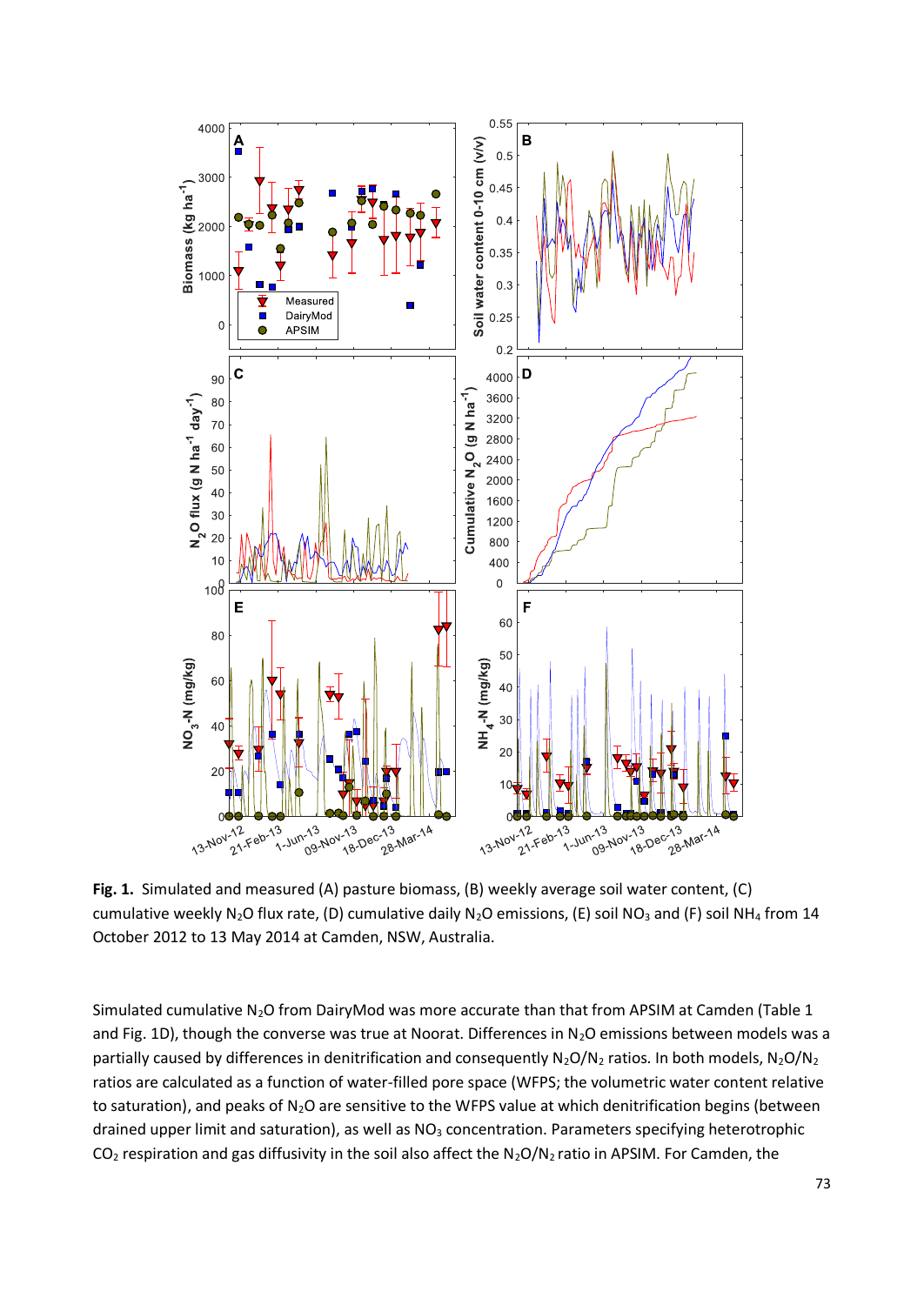observed data had the greatest  $N_2O$  peaks around 21 February 2013 and 1 June 2013; these peaks generally coincided with peaks in observed soil water content (cf. Figs 1E and 1B). Compared with the observed data, simulated N<sub>2</sub>O from APSIM had a lower baseline but with more peaks (Fig. 1C), somewhat reflecting the greater frequency of soil water peaks in the surface layer (Fig 1B). In contrast, simulated  $N_2O$ from DairyMod had fewer peaks than that from APSIM, and for Camden DairyMod simulated cumulative N2O more reliably until the start of November 2013 (Fig. 1B).

**Table 2.** Assessment of DairyMod and APSIM simulations of biomass, soil NO<sub>3</sub> and NH<sub>4</sub>, N<sub>2</sub>O and soil water content (v/v) in layers 0-10 cm (SW<sub>1</sub>), 10-20 cm (SW<sub>2</sub>), 20-30 cm (SW<sub>3</sub>) and 30-50 cm (SW<sub>4</sub>) at Noorat. Data were compared on a daily time-step. Evaluation metrics are described in the methods.

| Model/variable           | <b>RMSE</b> | $R^2$ | MВ      | <b>MPE</b> | VR.  |
|--------------------------|-------------|-------|---------|------------|------|
| DairyMod/biomass         | 695         | 0.42  | $-313$  | 0.56       | 0.61 |
| DairyMod/NO <sub>3</sub> | 11          | 0.53  | 4.7     | 0.49       | 0.93 |
| DairyMod/NH <sub>4</sub> | 23          | 0.25  | 3.8     | 0.98       | 1.59 |
| DairyMod/ $N_2O$         | 39          | 0.88  | 7.6     | 0.27       | 0.60 |
| DairyMod/SW <sub>1</sub> | 0.06        | 0.71  | 0.00    | 0.22       | 0.91 |
| DairyMod/SW <sub>2</sub> | 0.04        | 0.84  | 0.01    | 0.16       | 0.87 |
| DairyMod/SW <sub>3</sub> | 0.03        | 0.93  | $-0.03$ | 0.12       | 0.83 |
| DairyMod/SW <sub>4</sub> | 0.03        | 0.85  | 0.01    | 0.07       | 1.55 |
| APSIM/biomass            | 660         | 0.19  | -405    | 0.54       | 1.02 |
| APSIM/NO <sub>3</sub>    | 25          | 0.02  | $-6.4$  | 1.08       | 0.72 |
| APSIM/NH <sub>4</sub>    | 31          | 0.02  | $-0.6$  | 1.30       | 1.29 |
| APSIM/N <sub>2</sub> O   | 14          | 0.97  | 5.0     | 0.10       | 0.82 |
| APSIM/SW <sub>1</sub>    | 0.04        | 0.87  | 0.02    | 0.15       | 0.93 |
| APSIM/SW <sub>2</sub>    | 0.04        | 0.89  | 0.02    | 0.13       | 0.95 |
| APSIM/SW <sub>3</sub>    | 0.02        | 0.88  | 0.01    | 0.08       | 0.94 |
| APSIM/SW <sub>4</sub>    | 0.03        | 0.85  | 0.01    | 0.07       | 1.55 |

# **CONCLUSIONS**

This study has demonstrated a need for calibration of models to multiple sites when comparing simulations of mineral N, N<sub>2</sub>O emissions and soil water content, as well as increased replication of field data to provide an indication of variability. Our results showed that the "right" answer can be achieved for the "wrong" reasons; coefficients used in  $N_2O$  algorithms in both models could be manipulated after having calibrated mineral N, allowing reasonable estimation of cumulative N<sub>2</sub>O even though simulated  $NO<sub>3</sub>$  and/or NH<sub>4</sub> exhibited a temporal dynamic that was not present in the data. In addition to daily data, future modelling of mineral N should thus consider conducting validation over longer periods (e.g. weekly averages) due to the tendency of NO<sub>3</sub> and particularly  $NH<sub>4</sub>$  to fluctuate widely in short time spans. More frequent field measurements of mineral N would also be useful in this regard. The discrepancies between measured and modelled mineral N are likely partially due to both modelled and measured data; existing model equations and model parameterisation may not be sufficient to capture the complexity of biological processes influencing mineral N content such as mineralisation, nitrification and denitrification. On the other hand, the temporal and spatial variability of mineral N in the field may not have been adequately captured in the measured  $NO<sub>3</sub>$  and  $NH<sub>4</sub>$  data.